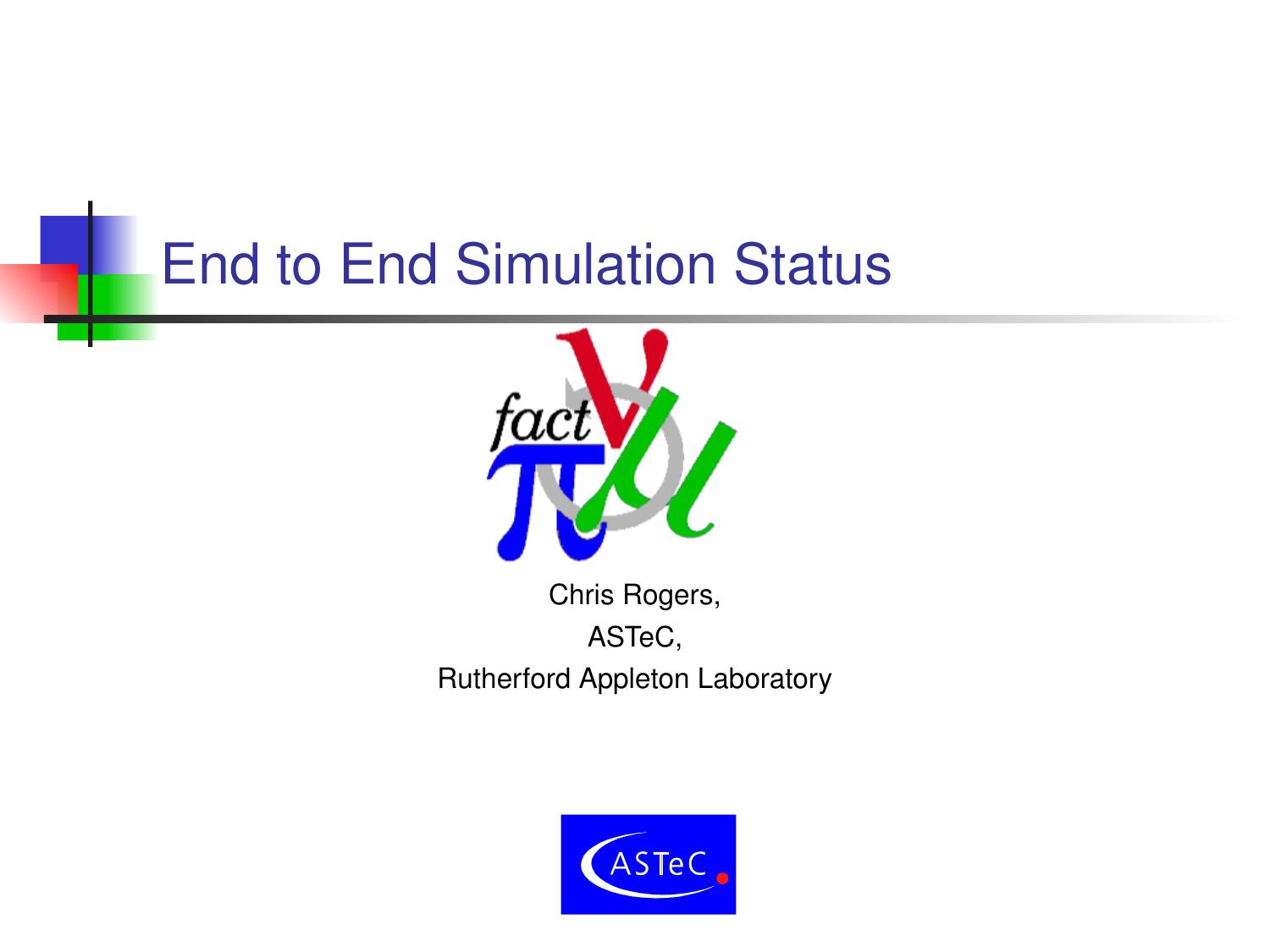# Front End in the Context of E2E Sim



- **Aim to build infrastructure for tracking from start to end of** Neutrino Factory
	- **Take a beam off target**
	- **Track through front end**
	- Deliver a beam at the end of the cooling section
- **Initially build a set of decks and assume matching**
- **Later design transfer lines etc**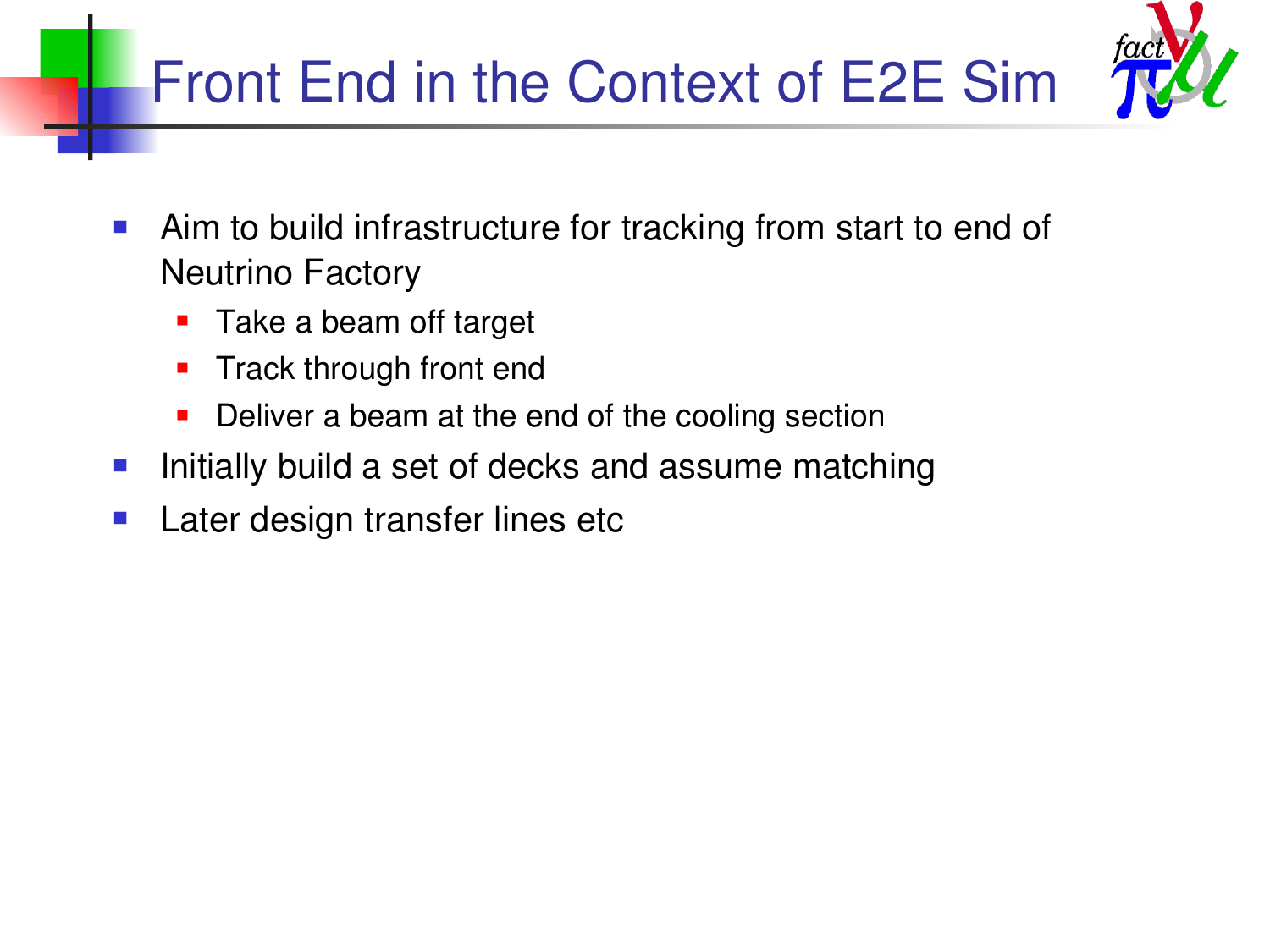# Target Definition



- See Gersende's Talk?
- Coil geometry is from FS2 but field description is from FS2A (which is baseline)
- Not clear where the beam starts/poorly defined
	- "End of target material" > beam dump effects? target window?
	- I haven't updated for results of discussion from last time (ongoing)
- MARS format added to python routines

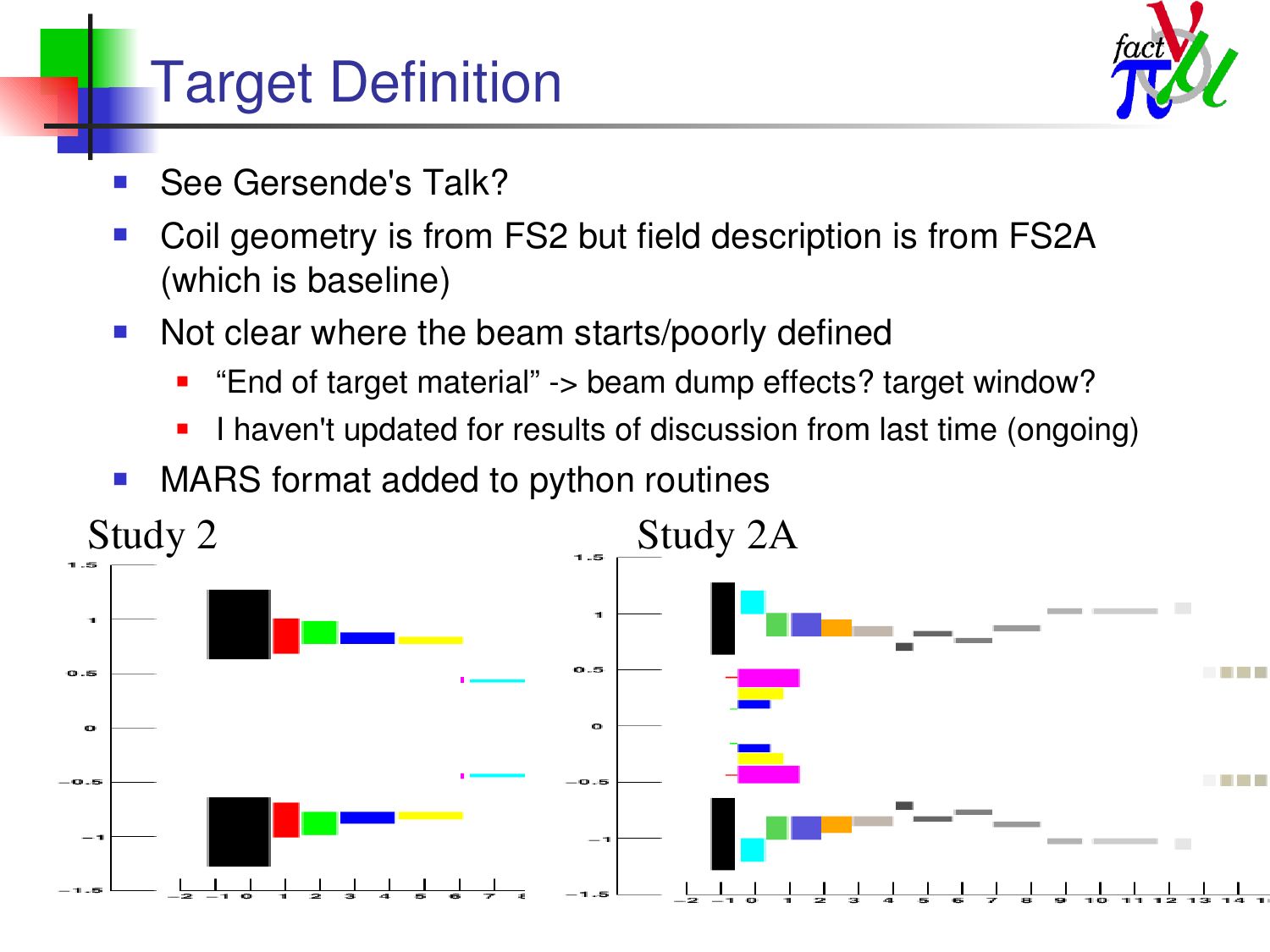# Transport Through Front End



- 8 GeV beam
- 2 ns square time distribution for protons
	- **Realistic?**
- Caveat icool does not propagate statistical weights
	- How was this done in the past?
- **Minor caveat icool does not propagate K0** 
	- $\bullet$  (~1% effect)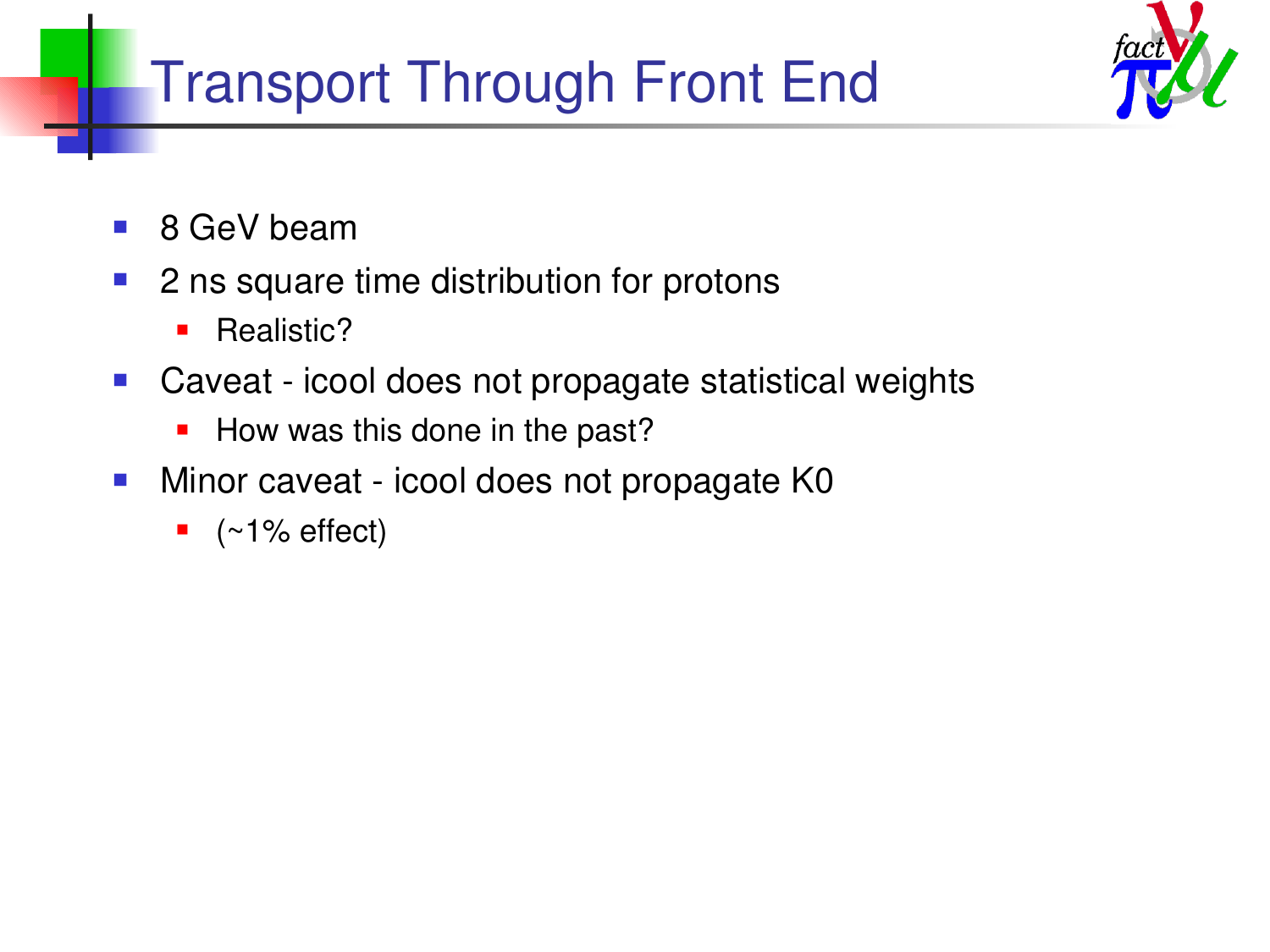### Beam Composition







Weight Number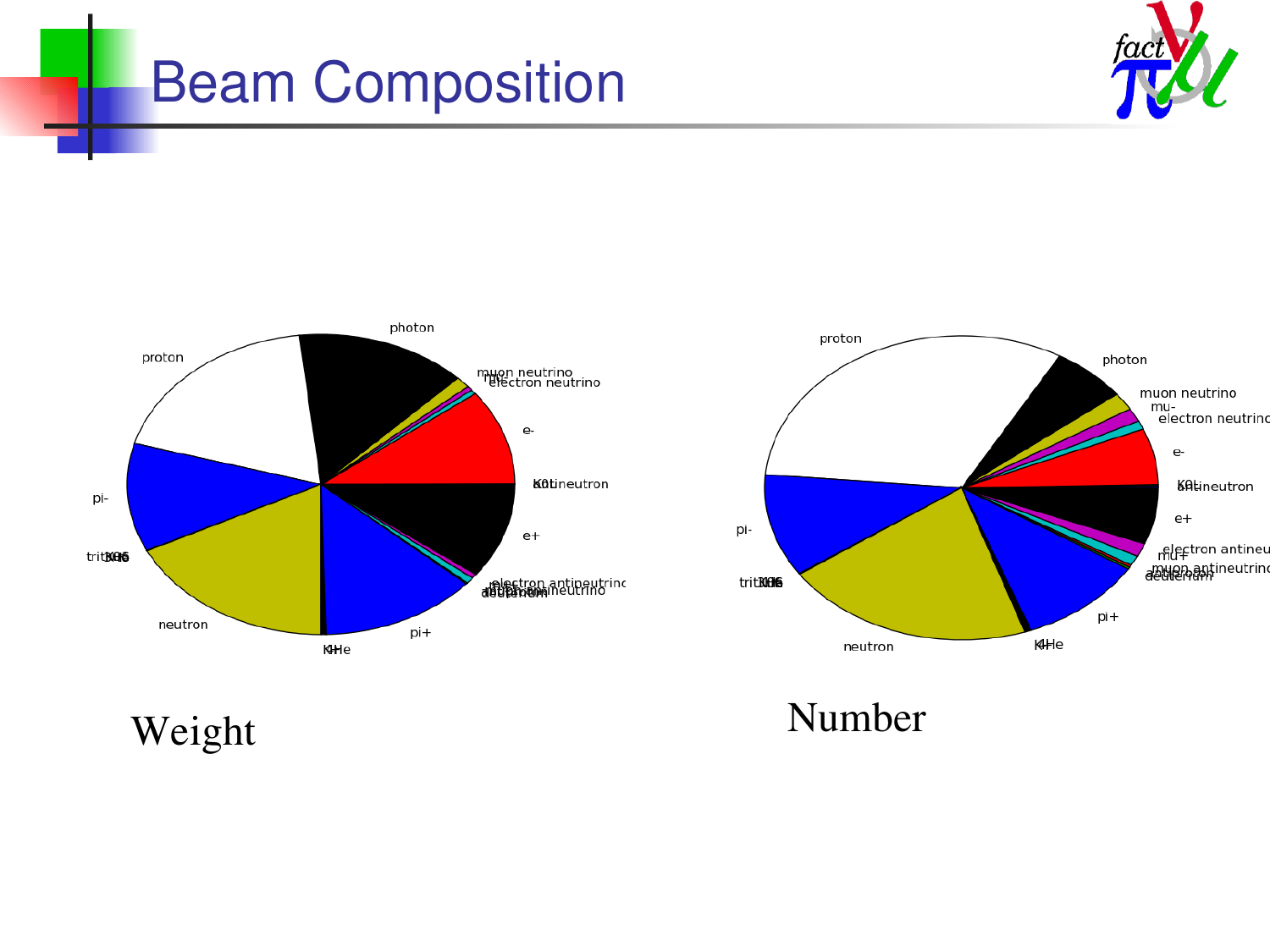# Beam Distribution



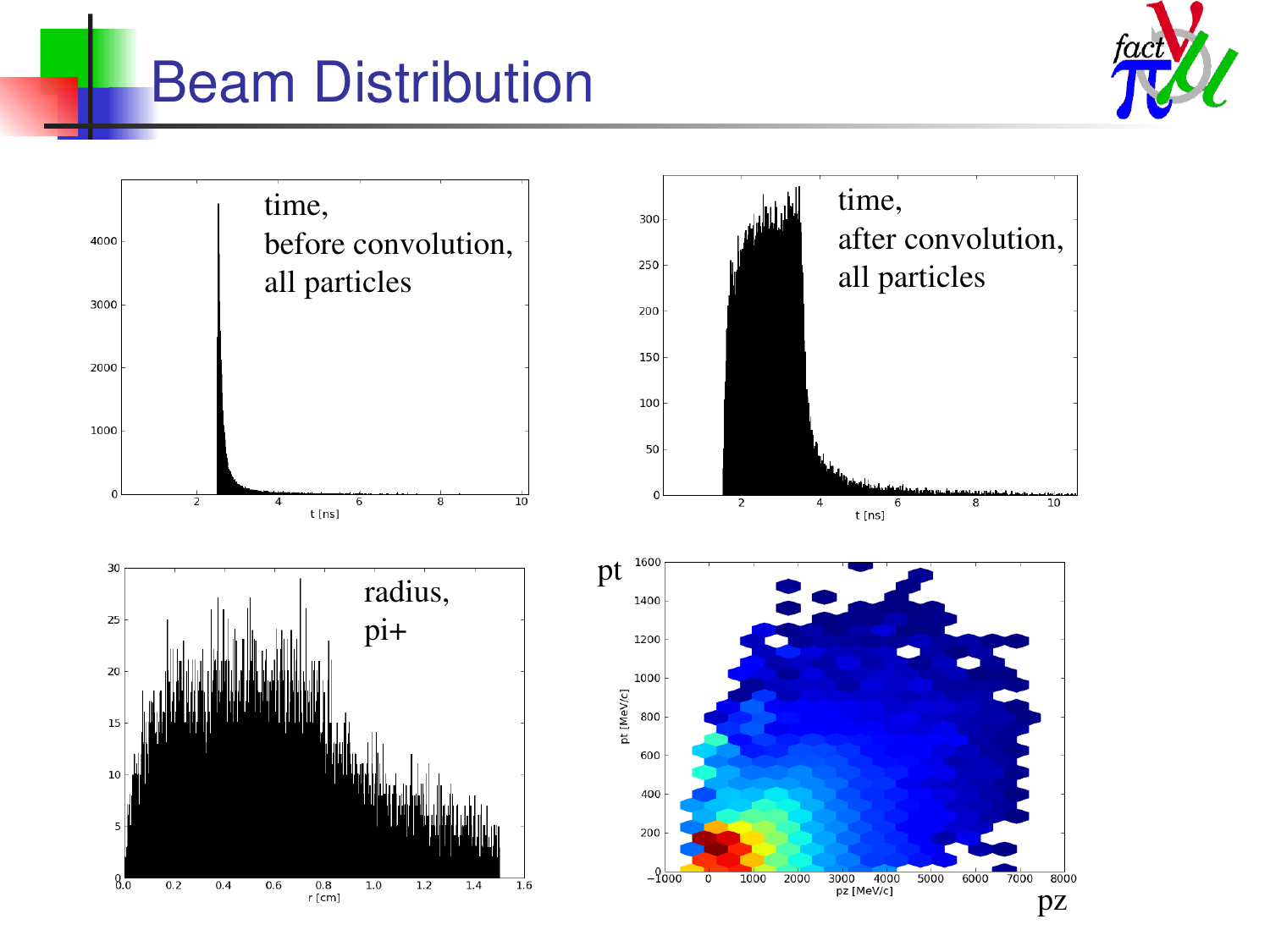## Transport through Front End



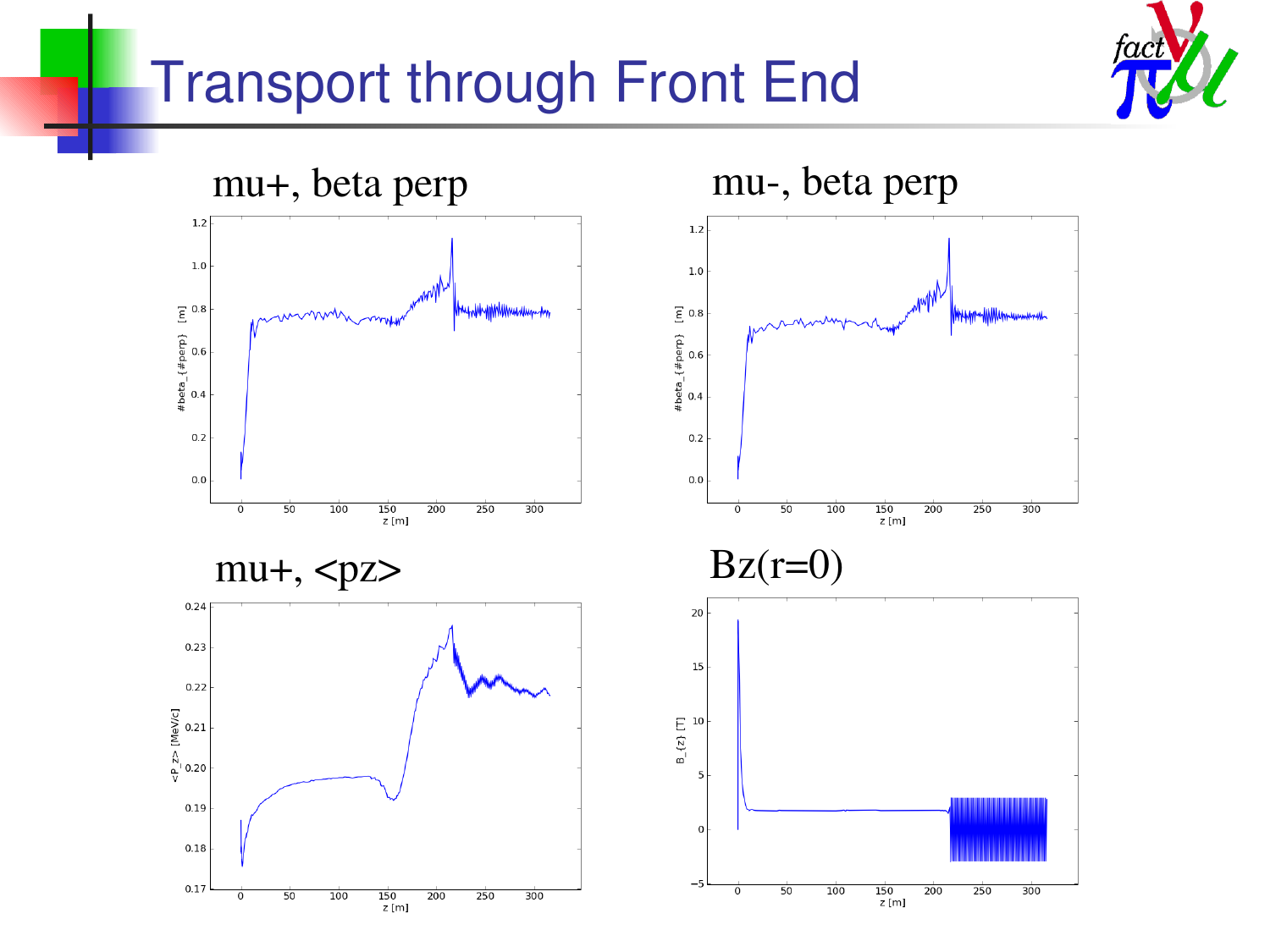### Transport through Front End